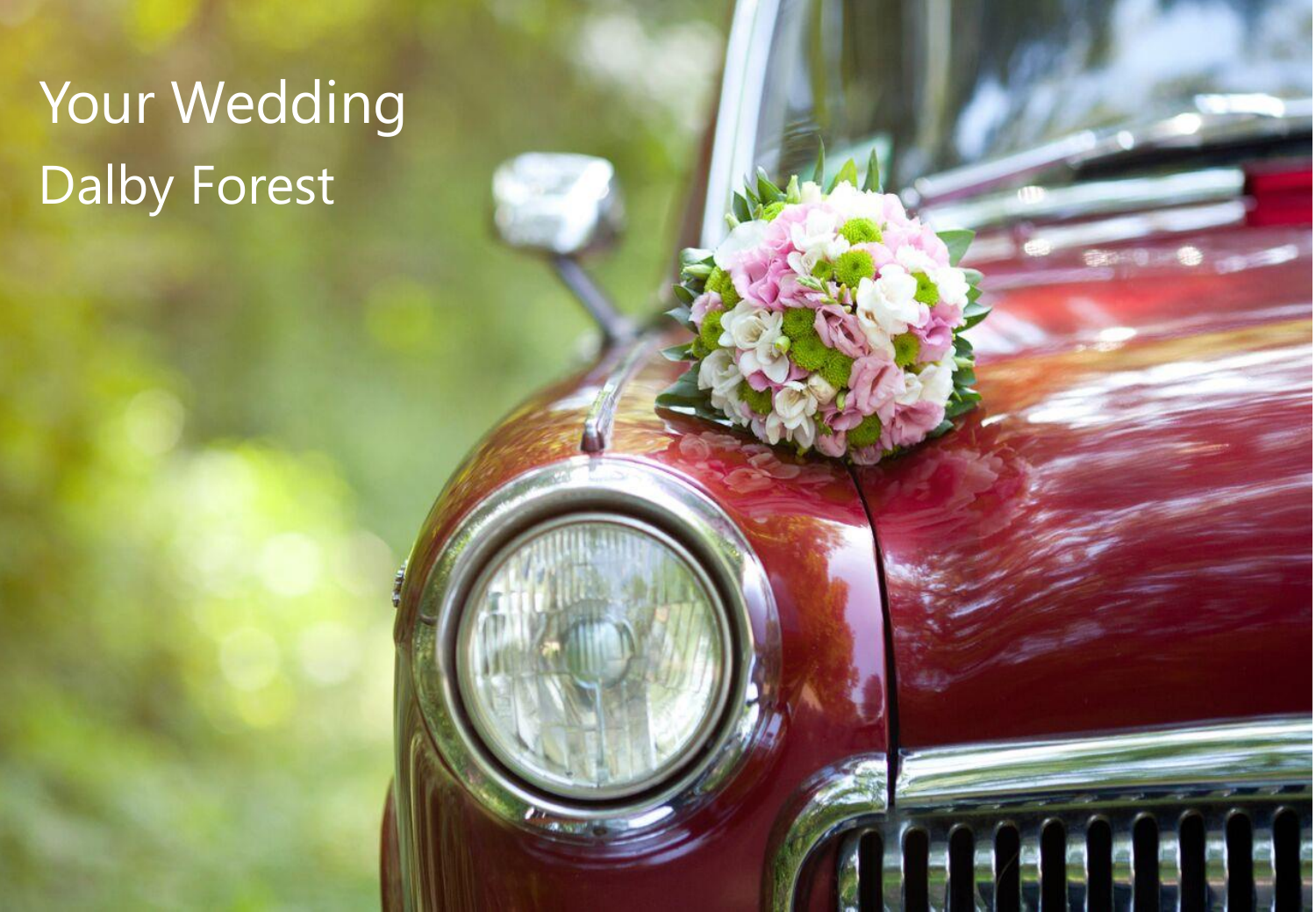







Thank you for your enquiry.

I have included details of our wedding package.

Dalby Forest Visitor Centre is very much a small, informal "do it yourself" venue. We can accommodate up to 60 people. The Visitor Centre function room has amazing views over the forest and access to an upper and an outdoor terrace with partial canopy which is licenced for civil ceremonies, dependant on the weather.

The function room dimensions are approximately 7.5m x 14m and the outdoor upper terrace measures approximately 7.4m x 25m. Evening events (within the Function room) do need to conclude by 9pm.

Please be aware that the other areas of the Visitor Centre will always be open during normal during business hours.

The hire includes use of the venue the day before, the big day and the morning after.

Please do let us know if there is a particular date that you have in mind.

If you have any questions in the meantime or would like to arrange a show round of then please contact us.

Due to current restrictions, we are currently only allowing two people per show round.

We look forward to hearing from you.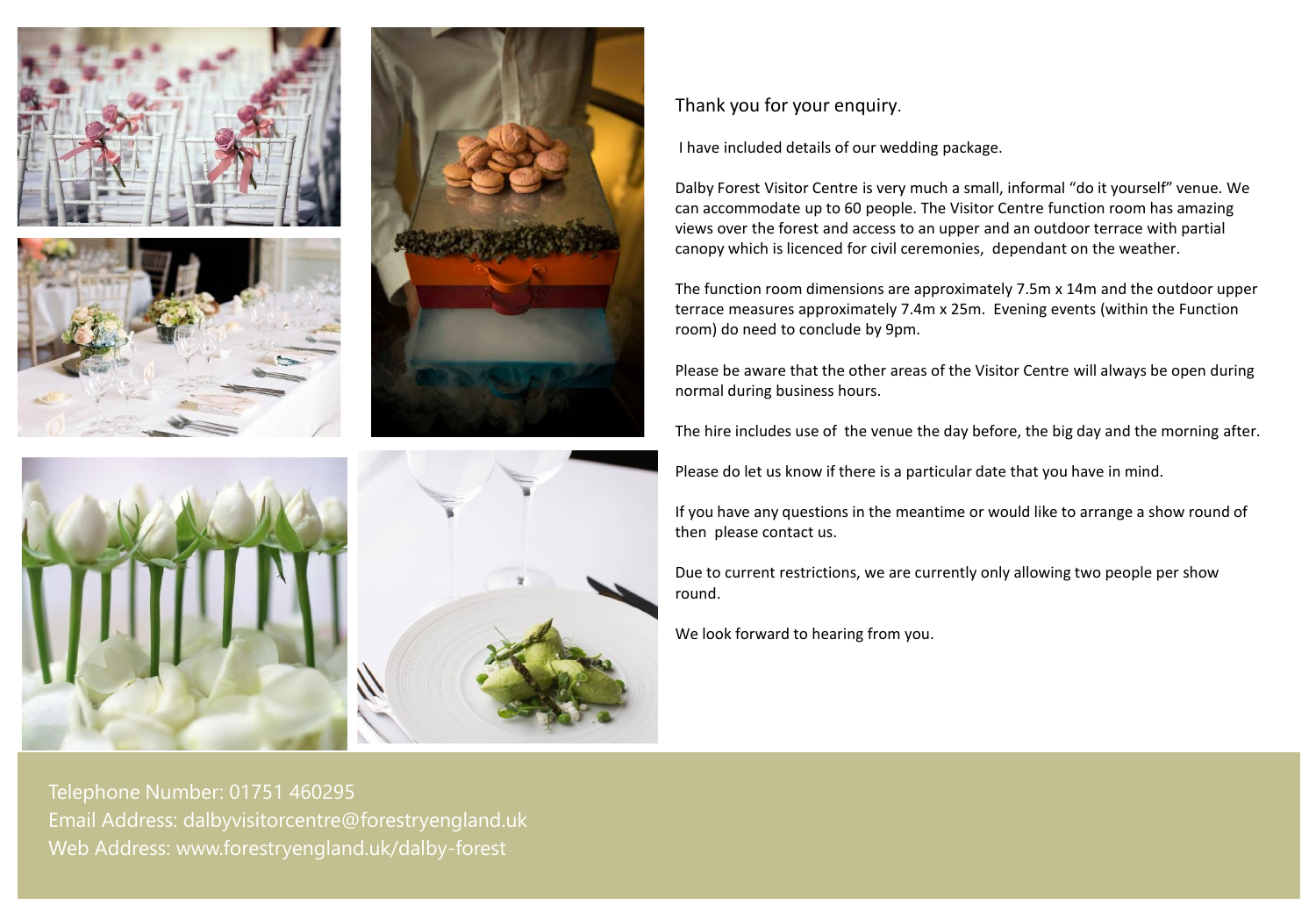









## Dalby Forest

Nestled in acres of beautiful parkland, Dalby Forest provides the perfect backdrop to your big day.

A wedding here means a unique, tailor-made day in the beautiful setting of Dalby, The Great Yorkshire Forest.

You can make the most of the stunning surroundings by holding your ceremony on our outside terrace overlooking the tree-line or we have a dedicated room inside with beautiful floor to ceiling views across the forest landscape.

You and your guests will treasure photographs taken in our forest grounds.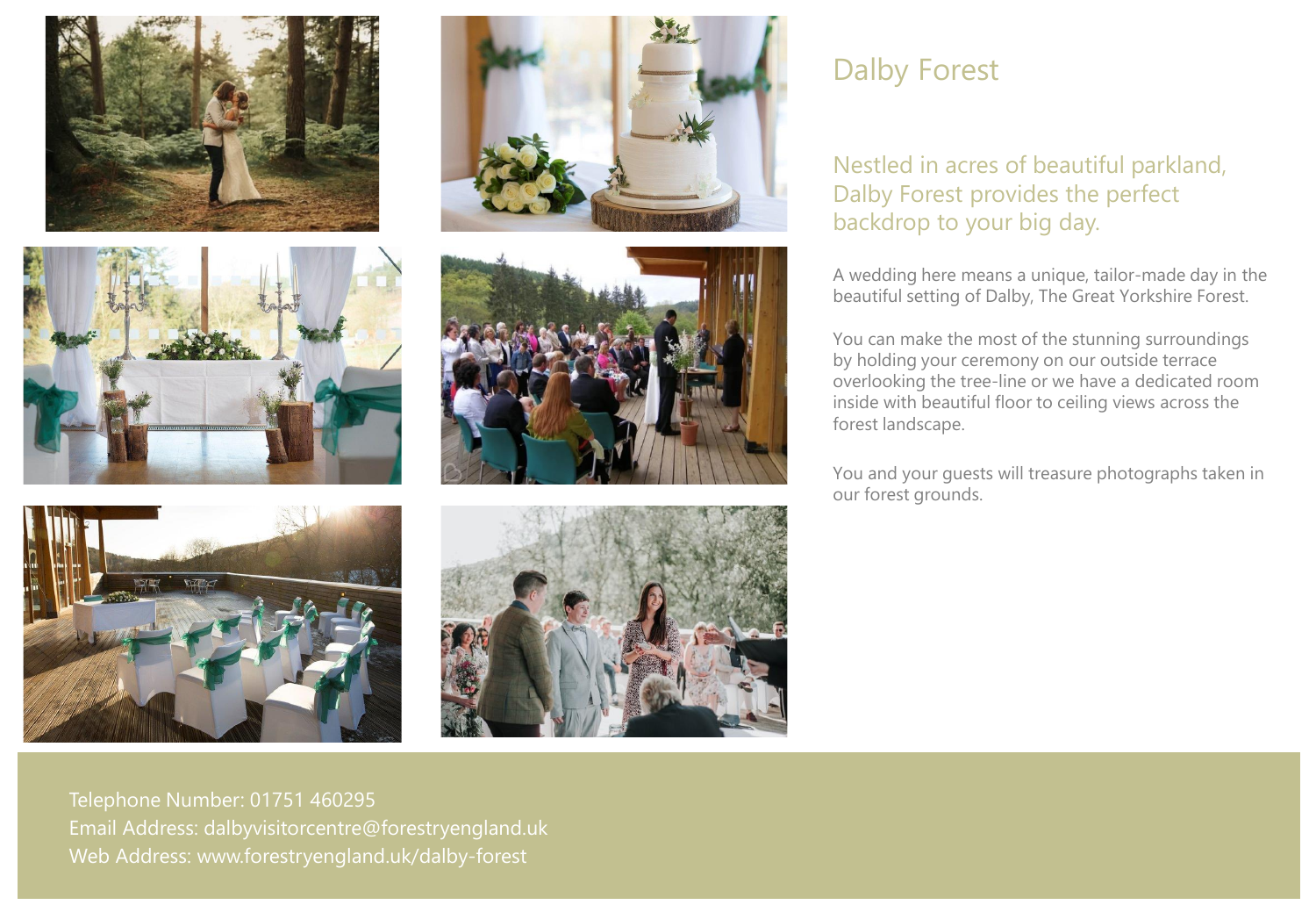## CANAPES

Each canapé | £3.50 Minimum 5 items

**FROM THE SMOKEHOUSE** Smoked salmon with crème fraîche and caviar

Smoked eel with crispy pork and celeriac remoulade

Smoked haddock bon bons, light curry dipping oil (h)

Smoked and potted ham, mustard and pickle

Smoked bacon, cheddar and onion tartiflette

Smoked aubergine caviar, roast garlic and lemon (v)

Smoked trout, dill and horseradish

Smoked goats' cheese, balsamic onion, bran (v)

**ON TOAST** Devilled crab, rocket

Quails' egg benedict (h/v)

Pork and sage rillettes, piccalilli

Welsh rarebit, spring onion salad (h/v)

Chicken liver parfait, red onion marmalade

Potted salmon, pickled fennel and lemon

Mushroom paté with truffled mascarpone (v)

Potted Morecombe bay shrimp

#### **SOMETHING CRISPY**

Scotch quails' egg, ham hock, wholegrain mustard (h)

Mini vegetable spring rolls, dipping sauce  $(h/v)$ 

Smoked haddock and dill croquettes (h) Asian style salmon pastries, chilli crème fraîche (h)

Confit duck spring roll, sour cherry dipping sauce (h)

Black pudding wontons, mustard mayo dip (h)

Little vegetable samosa wraps (h/v)

'Pop' corn tempura, green pepper relish  $(h/v)$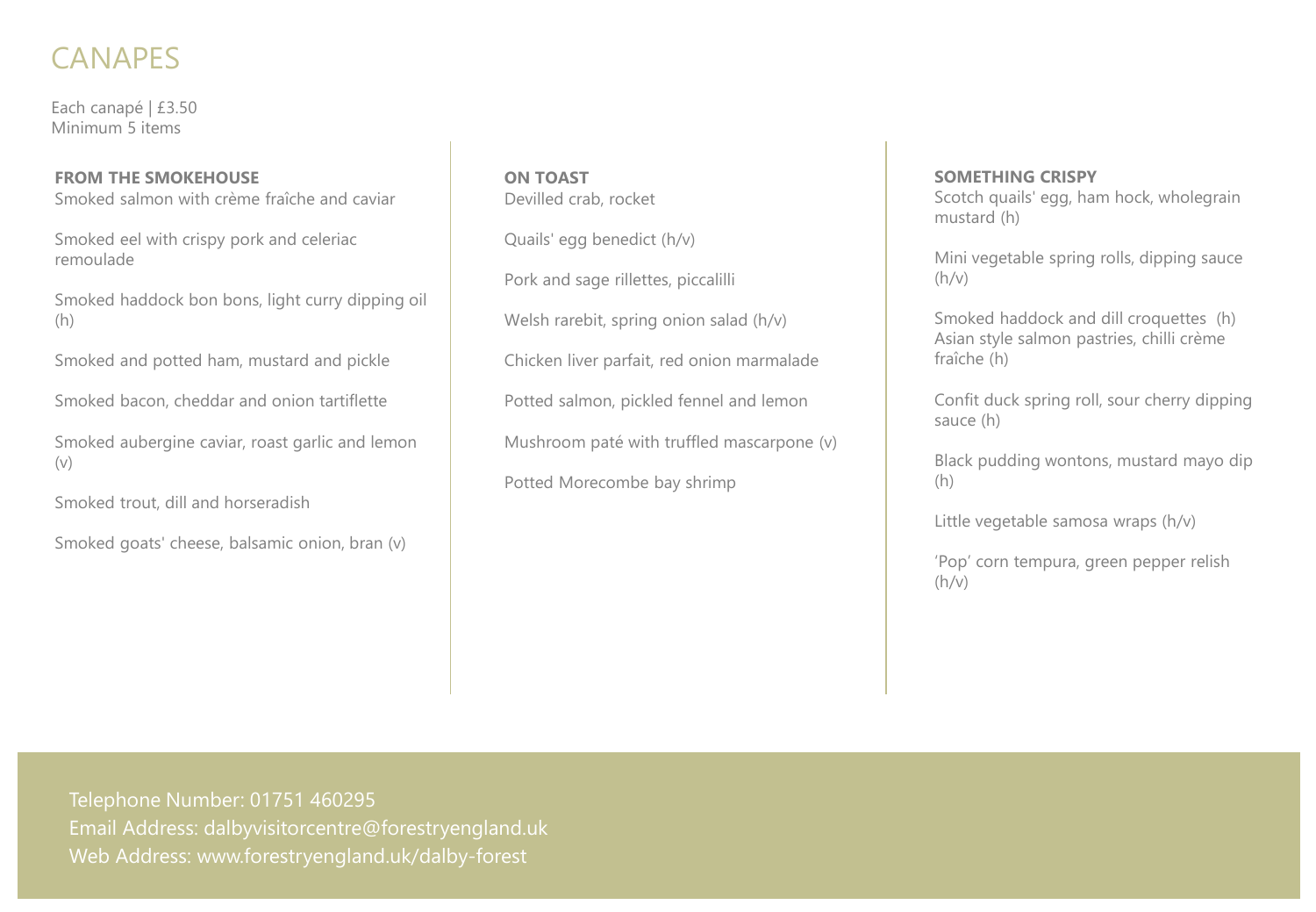## SUMMER GRILL MENU

#### **Menu A**

2 from the grill, 2 from the field and one dessert £20.50

#### **FROM THE GRILL**

100% prime all British beef burger with cheese Our own recipe classic jumbo hot dog sausage Cajun spiced chicken breast fillet Minted lamb koftas, lavash flatbread, hummus Marinated halloumi, lime chilli and oregano (V)

All served with a selection of breads, sauces and relishes

#### **FROM THE FIELD**

Classic British potato salad Red cabbage Waldorf Watercress, rocket & parmesan Roasted cauliflower and pasta Baby leaf and soft herb

#### **FOR PEOPLE'S SWEET TOOTH**

Peach and cherry trifle Chocolate brownie with dense chocolate ganache and berries Lemon mascarpone, pistachio and apricot biscotti

#### **Menu B**

3 from the grill, 3 from the field and one dessert) £28.50

#### **FROM THE GRILL**

8oz 100% prime all British beef burger with cheese Chorizo and prawn skewer soaked in red wine Marinated lamb rump, garlic, lemon and herbs Chicken piri piri

Gammon steak and charred pineapple Cod and prawn masala, wrapped in banana leaf Marinated halloumi, lime chilli and oregano (V) Mediterranean vegetable skewers (V)

All served with a selection of breads, sauces and relishes, jacket potatoes or minted new potatoes and grilled corn on the cob

#### **FROM THE FIELD**

Classic British potato salad Red cabbage Waldorf Watercress, rocket & parmesan Roasted beetroot and rhubarb with creamy blue cheese Tart apple, quinoa, celeriac and poppy seed Classic Caesar salad

#### **FOR PEOPLE'S SWEET TOOTH**

Seasonal fruit salad & passion fruit syrup, shortbread Vanilla panna cotta, balsamic strawberries Chocolate pot, Kirsch macerated raspberries, lavender biscuit

**Menu C**  3 from the grill, 3 from the field) £30.50

#### **FROM THE GRILL**

Flat iron steak, teriyaki glaze Lamb rumps, smoked garlic & mint pesto Seafood skewer of salmon, prawn and squid, wasabi oil Chinese BBQ free range chicken Roast spatchcock poussin, honey and lemon glaze Marinated halloumi, lime chilli and oregano (V) Mexican spiced Mediterranean vegetables (V) BBQ honey roasted vegetable brochettes (v)

All served with a selection of breads, sauces and relishes, jacket potatoes or minted new potatoes and grilled corn on the cob

#### **FROM THE FIELD**

Lentil, radicchio, walnut and honey Celery salad with feta and soft boiled egg Classic Caesar salad Roasted beetroot and rhubarb with creamy blue cheese Tart apple, quinoa, celeriac and poppy seed Crunchy root vegetable with chilli Radish and broad bean, lemon, herb New potato, spinach and pecorino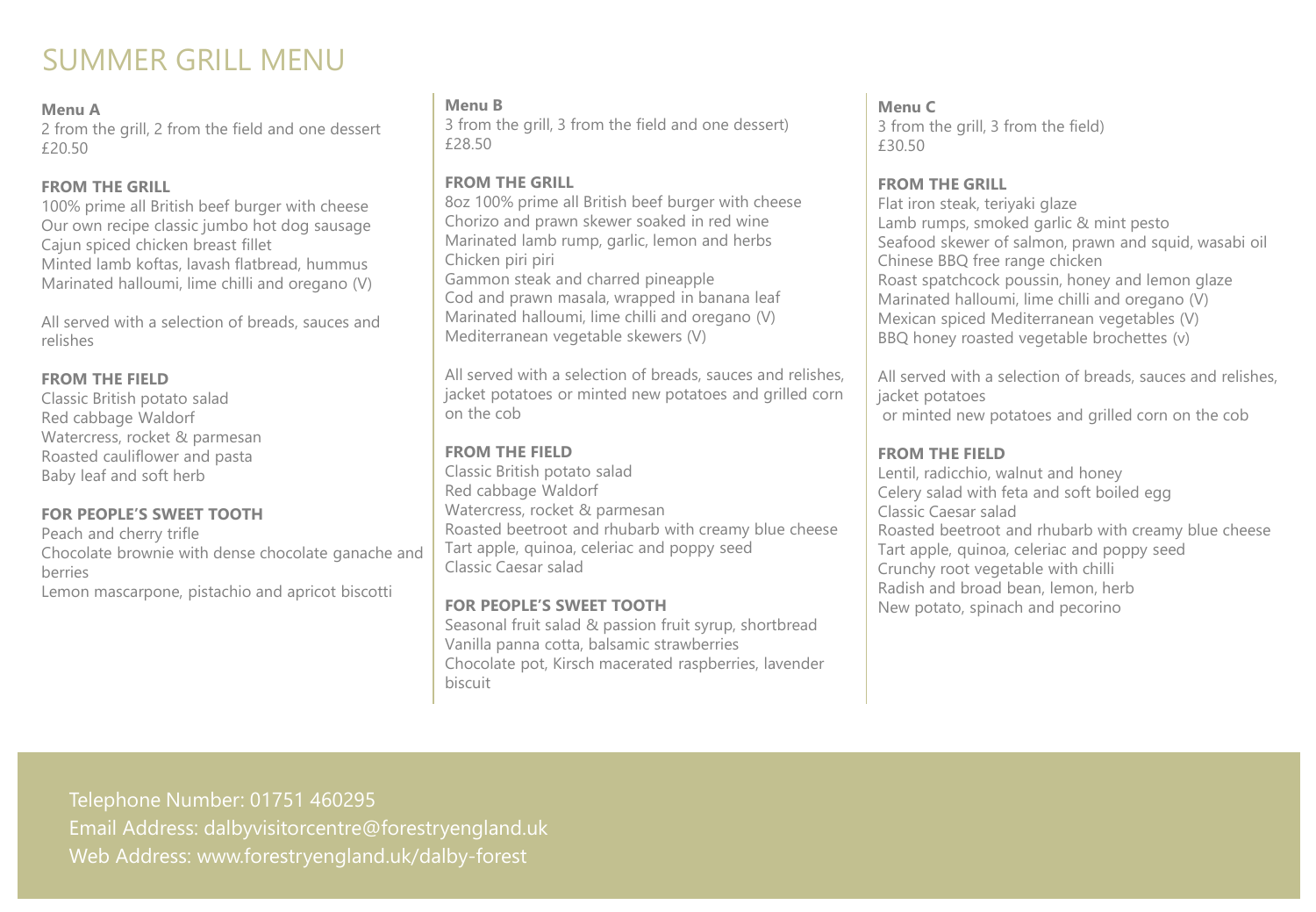## COLD BUFFET

Our cold fork buffet can be delivered as two or three main items and includes two seasonal salads, a selection of freshly baked breads and one dessert. Prices also include freshly brewed fairtrade coffee and a selection of fairtrade tea and herbal infusions.

2 main courses (including vegetarian option) | £28.00 3 main courses (including vegetarian option) | £33.50

**FROM THE FARM** Hand carved honey glazed bacon, piccalilli

Traditional pork pie with free range egg and raised pastry crust

Pulled ham hock terrine with parsley shallots and cornichons

Lemon and garlic roast chicken, herb mayonnaise

Butchers board of cold meat pies and pastries, pickles

A platter of selected cured and cooked British and continental meats

**FROM THE SEA**

Poached salmon fingers with dill crème fraîche dressing

Glazed smoked haddock and spinach tarts Roasted salmon fillet on a bed of niçoise salad

Little gem leaf baskets with salmon, shrimp and crab, cocktail sauce

Smoked fish board with horseradish cream

Escabeche of mackerel with pickled cucumber and rye bread

**FROM THE FIELD (v)** Feta, leek and pea frittata

Cheddar cheese and caramelised red onion tart

Roasted peppers stuffed with feta, tomato, olives and basil

Broad bean, pea shoot and mint tart

#### **FROM THE SALAD PATCH (Choose two options)**

Pine nut, penne pasta and tomato salad Mixed leaf with balsamic vinegar and olive oil Rice salad with pine nuts and herbs New potato and chive salad Tomato and red onion salad, herb oil Caesar salad with salty anchovies, crunchy croutons, parmesan Classic niçoise with green beans, potato, tomatoes and black olive Asian sesame slaw Chickpea and green bean salad with a tahini dressing (vegan) Classic Greek salad with toasted pumpkin seeds

#### **SWEET TOOTH DESSERTS**

**(Choose one option)** Seasonal fresh fruit Treacle tart and clotted cream Salted caramel peanut and chocolate tart Strawberry trifle, saffron custard, crushed amoretti Glazed French style apple flan, vanilla cream

Zesty lemon tart with raspberry compote Berry fruit pavlova, Chantilly cream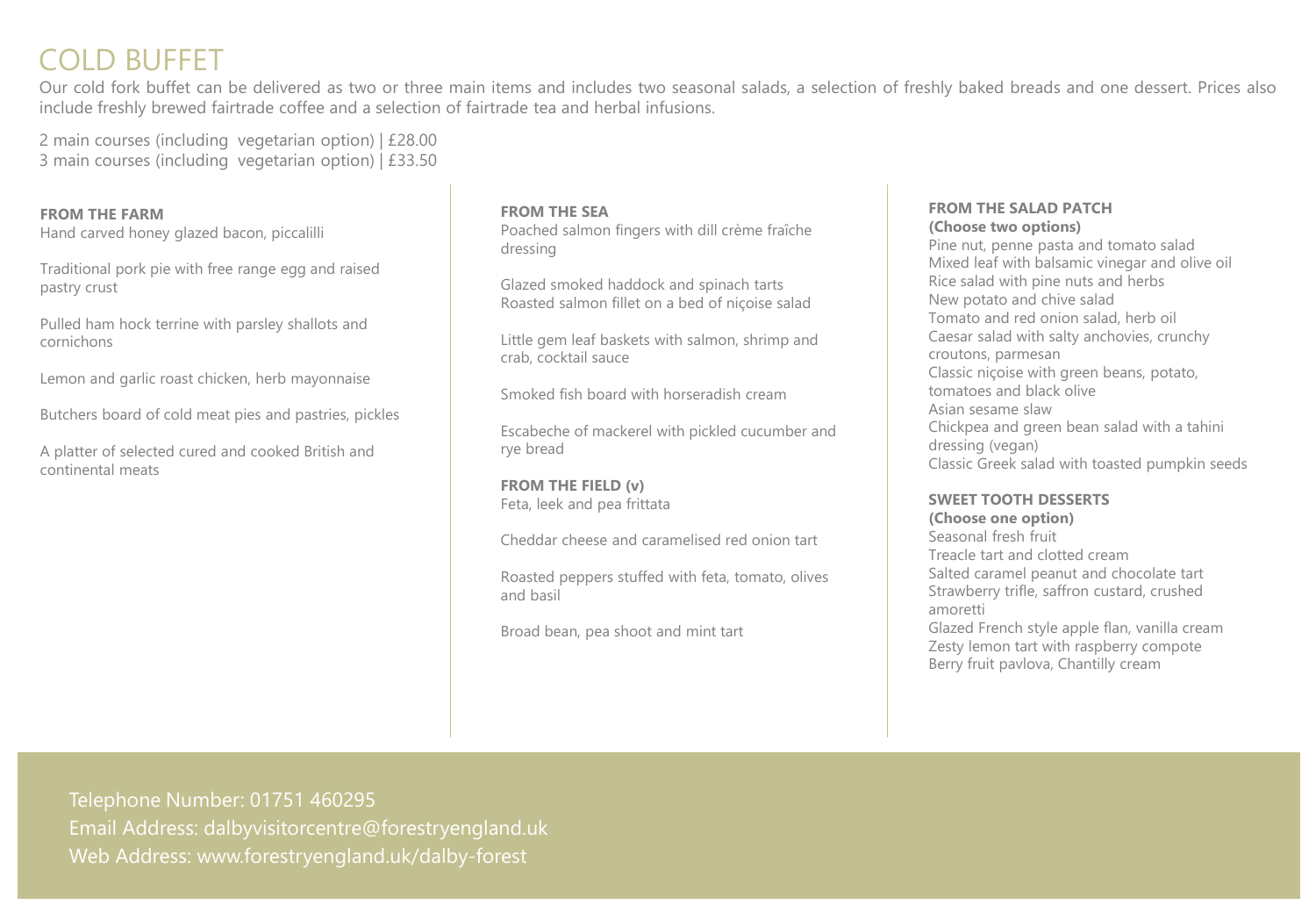## HOT BUFFET

Our hot fork buffet can be delivered as two or three main items and includes a starch, a vegetable option, a selection of freshly baked breads and one dessert. Prices include freshly brewed fairtrade coffee and a selection of fairtrade tea and herbal infusions.

2 main courses (including vegetarian option) | £28.00 3 main courses (including vegetarian option) | £33.60

**FROM THE FARM** Slow cooked blade of beef Bourguignon served with horseradish dumplings

Lancashire hotpot of slow cooked lamb shoulder, rosemary potatoes

Chicken, smoked bacon, mushrooms and leek pie Slow cooked shin of beef cobbler in local ale with dumplings

South Indian style chicken curry with coconut milk and curry leaves

Lamb tagine with raisins, almonds and black pepper

**FROM THE SEA** Fisherman's pie topped with crunchy cheddar mash

Pan seared fillet of MSC cod with a caper lemon butter sauce

Salmon and crab fishcakes, dill hollandaise

Marsala spiced cod with pickled carrots and coconut

Smoked haddock and salmon kedgeree, hens' egg, curry oil

**FROM THE FIELD (v)** Gratin of butternut squash and sweet potato with goats' cheese

Potato gnocchi, sautéed woodland mushrooms and leeks, with truffle oil

Char grilled courgette, pepper and aubergine lasagne with basil and ricotta

Seasonal vegetable and butterbean cassoulet

Spinach and blue cheese quiche

**POTATO, PASTA AND RICE (Choose one option)** Creamy mash potato

Roast new potatoes with rosemary and garlic butter

New potatoes buttered with snipped chives or simply steamed

Truffled macaroni cheese

Cauliflower cheese

Steamed rice

**FROM THE FIELD (v) (Choose one option)** Fresh seasonal vegetables

Roast root vegetables with honey and thyme

Sautéed cabbage, with smoked bacon and onions

Celeriac and truffle gratin

Sautéed peas Françoise

Glazed carrots in caraway butter

Seasonal vegetable gratin

#### **SWEET TOOTH DESSERTS**

Kumquat bread and butter pudding, marmalade ice cream Sticky banana, date and toffee pudding, toffee sauce Black forest and cherry sundae Baked vanilla cheesecake with berries Cherry crumble tart, vanilla ice cream Triple chocolate mousse, popping candy Seasonal fresh fruit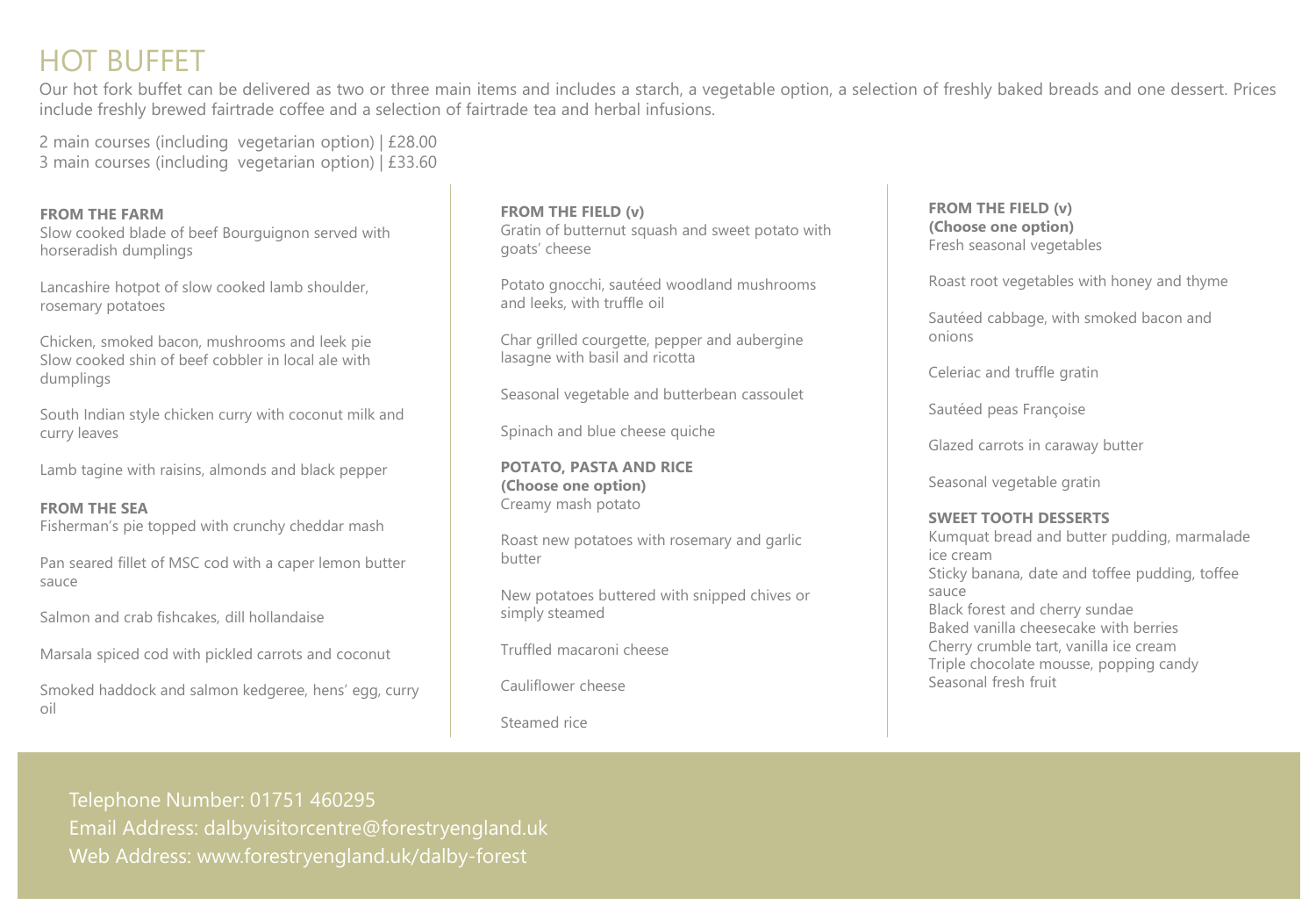## BOWL FOOD

Each bowl | £6.00 Minimum 4 bowls

#### **SALADS**

Chicken Caesar salad, foccacia croutons, shaved parmesan

Pressed ham hock, mustard lentils and baby spinach

Smoked trout, fennel slaw, watercress

Charred mackerel, horseradish and dill potato, lemon, caper and shallot dressing

Heritage tomato, basil pesto, red onion and mozzarella (v)

## **TEMPURA**

Plaice, minted mushy peas, lemon (h)

Seasonal vegetables, soy dipping sauce (h/v)

Freshwater prawns with chilli aioli (h)

Popcorn fish and chips, homemade tartar sauce (h)

Asparagus 'soldiers' with whipped goats' cheese  $(h/v)$ 

### **RISOTTO** Spiced confit lamb, saffron rice (h)

Mushroom, cep powder, truffle dressing (h/v)

Roasted pumpkin with mascarpone and walnuts (h/v)

Tandoori glazed cod, crispy shallots, onion seed infused rice (h)

Artichoke, wilted rocket, hazelnuts (h/v)

**TARTLETS** Ham hock and mature cheddar cheese

Haddock and truffled cream leek (h)

Crab and parmesan, rocket dressing

Caramelised onion, goats' cheese, thyme  $(h/v)$ 

Roasted baby beetroot and blue cheese (v)

#### **MINI MAINS**

Confit lamb hotpot with crispy rosemary scented potato, red cabbage (h)

Fricassée of chicken 'coq au vin', red wine, root vegetables (h)

Fisherman's pie, mature cheddar mash crust (h)

Cumberland sausage, mustard mash, onion gravy (h)

Sweet potato and chickpea tagine, cous cous (h/v)

### **DESSERTS**

Ricotta, yoghurt and honey cheesecake

Strawberry and vanilla Eton mess

Kumquat bread and butter pudding (h)

Gluten free bitter chocolate popping candy cake

Lemon posset, shortbread biscuits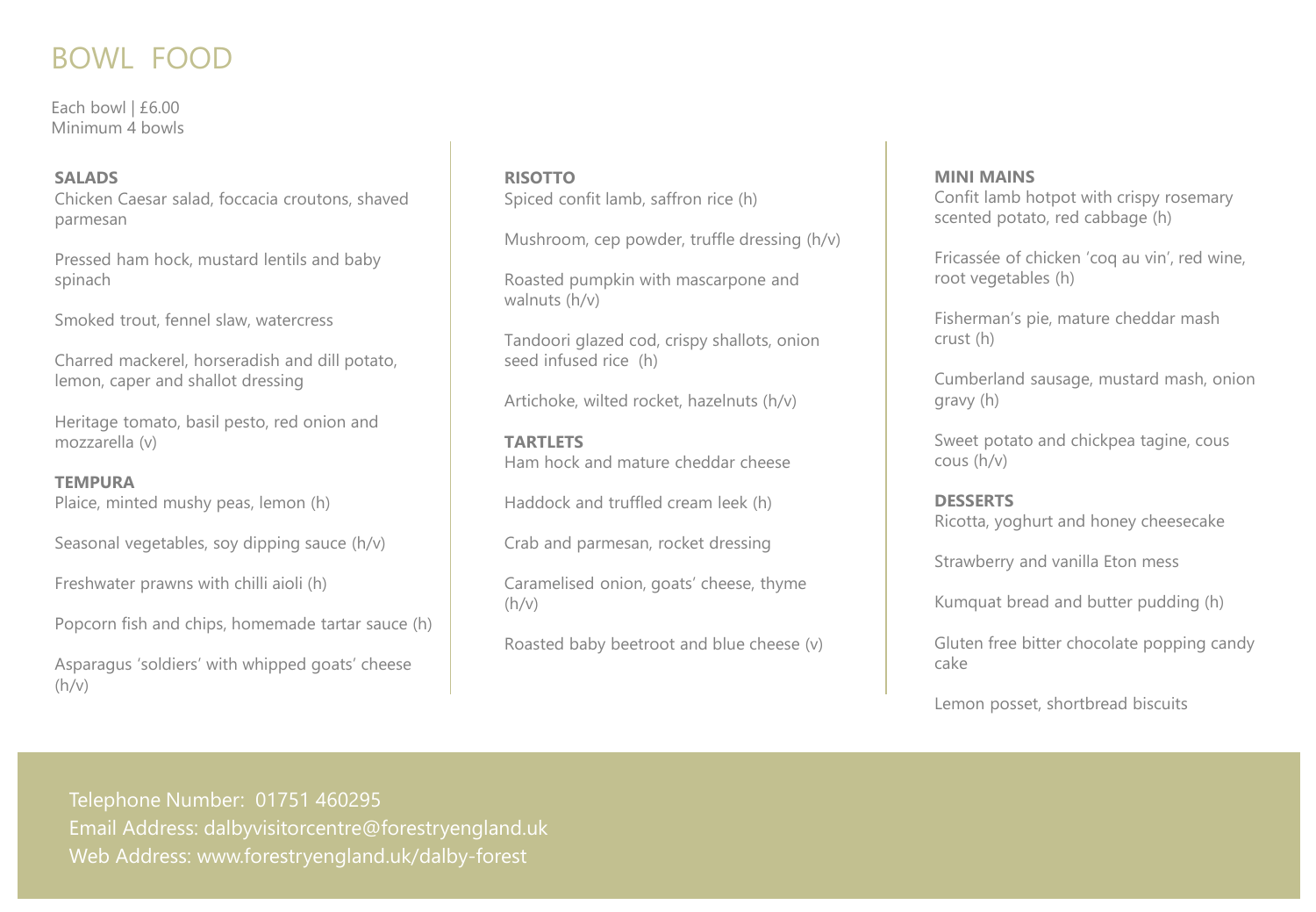## LIGHT BITES

Each light bite| £3.95 Minimum 5 items Including sandwiches

### **SANDWICHES**

A selection of freshly baked breads, three pieces per person, equivalent to a round and a half, all lavishly filled with our seasonal selection of meat, fish and vegetarian fillings

#### **FROM THE SEA**

Poached salmon skewers with watercress crème fraîche

Thai fish cakes with sweet chilli dip (h)

Smoked haddock croquettes with tartar sauce (h)

Tandoori salmon skewers with mint yoghurt (h)

Prawn and crab cocktail shots

Smoked salmon, crème fraîche and dill blinis

Homemade fish fingers with caper berry mayo (h)

#### **FROM THE FARM**

Shredded ham hock on crostini with Pommery mustard and endive

Cumin roasted lamb skewers, yoghurt, mint and cucumber raita

Rabbit and chicken rillette, toasted sourdough, piccalilli and pea shoots

Oxtail bon bons with a parsley and horseradish crust (h)

Pork, sage and apple sausage rolls (h)

Individual mini pies - cottage, shepherd's and butter (h/v)

Mini beef wellington with horseradish crème fraîche (h)

Mini beef burgers, cheddar cheese and tomato relish

#### **FROM THE FIELD (v)**

Broccoli and blue cheese tartlet

Mozzarella cheese and tomato crostini (h)

Mushroom and truffle rice balls (h)

Falafel with hummus and tahini

Mature cheddar, leek and potato croquettes (h)

Vegetable spring rolls, tamari (h)

Spiced sweet corn chowder shots (h)

Haloumi chips with chilli jam (h)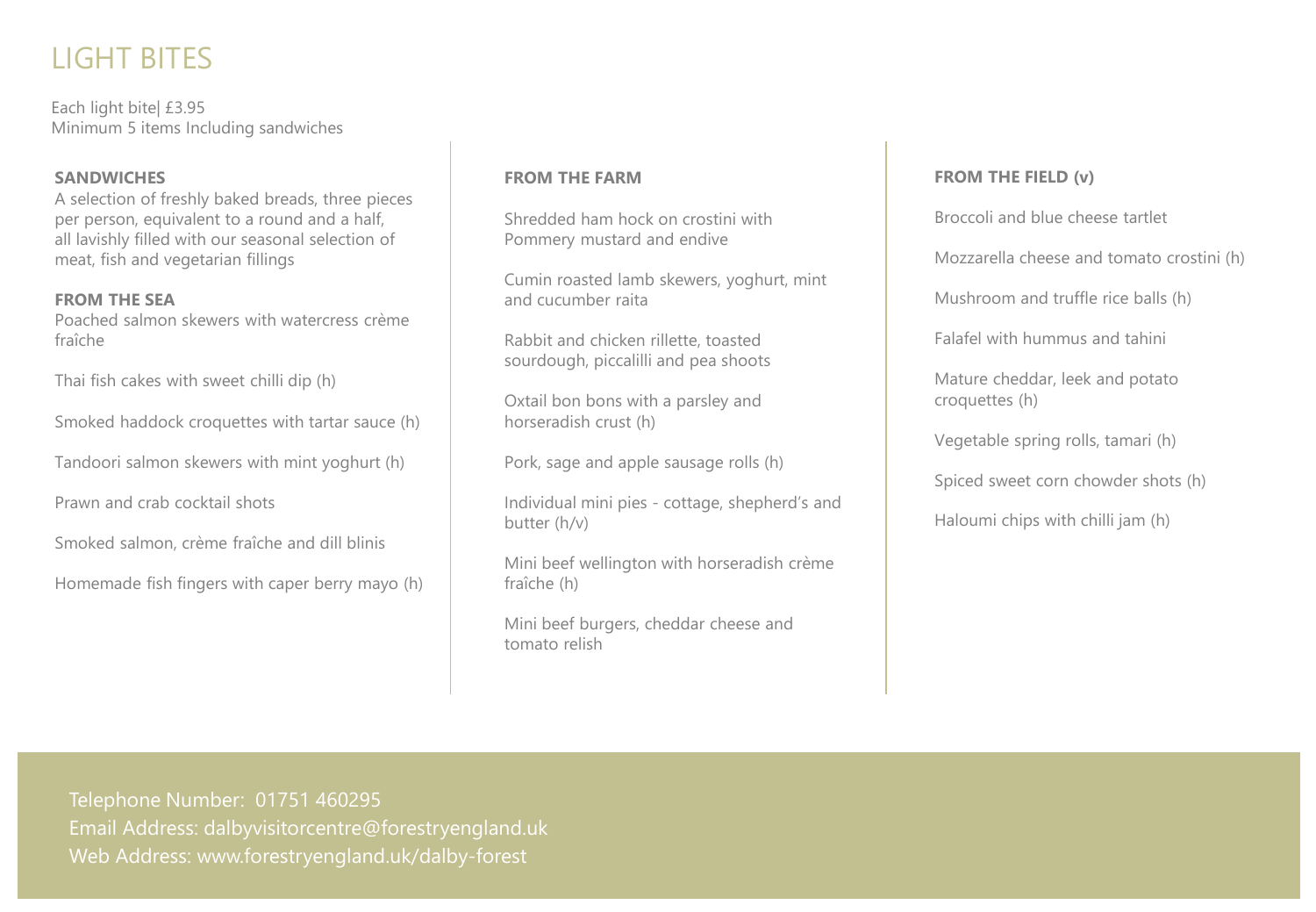## Crockery, Cutlery, Stemware & Linen

At Dalby Forest we believe that 'taste' is the most important element of a menu, however presentation plays a big part too.

We own our glassware and tableware and the following items are included within your package:

Floor-length linen tablecloths Floor-length linen tablecloths for all bar tables Mondial glassware – champagne flutes, wine glasses and highball glasses 18/10 stainless steel Infinity cutlery White china Trays, jugs, ice buckets and ice for drinks service

## **Furniture**

We will provide a selection of furniture and equipment for your wedding.

The following items are included within your package:

High top trestle tables for bars High top trestle tables for cloakroom 5ft6" round banqueting tables for wedding breakfast Cake table Banquet chairs Table numbers and stands Coat rails and hangers All necessary kitchen equipment and light equipment